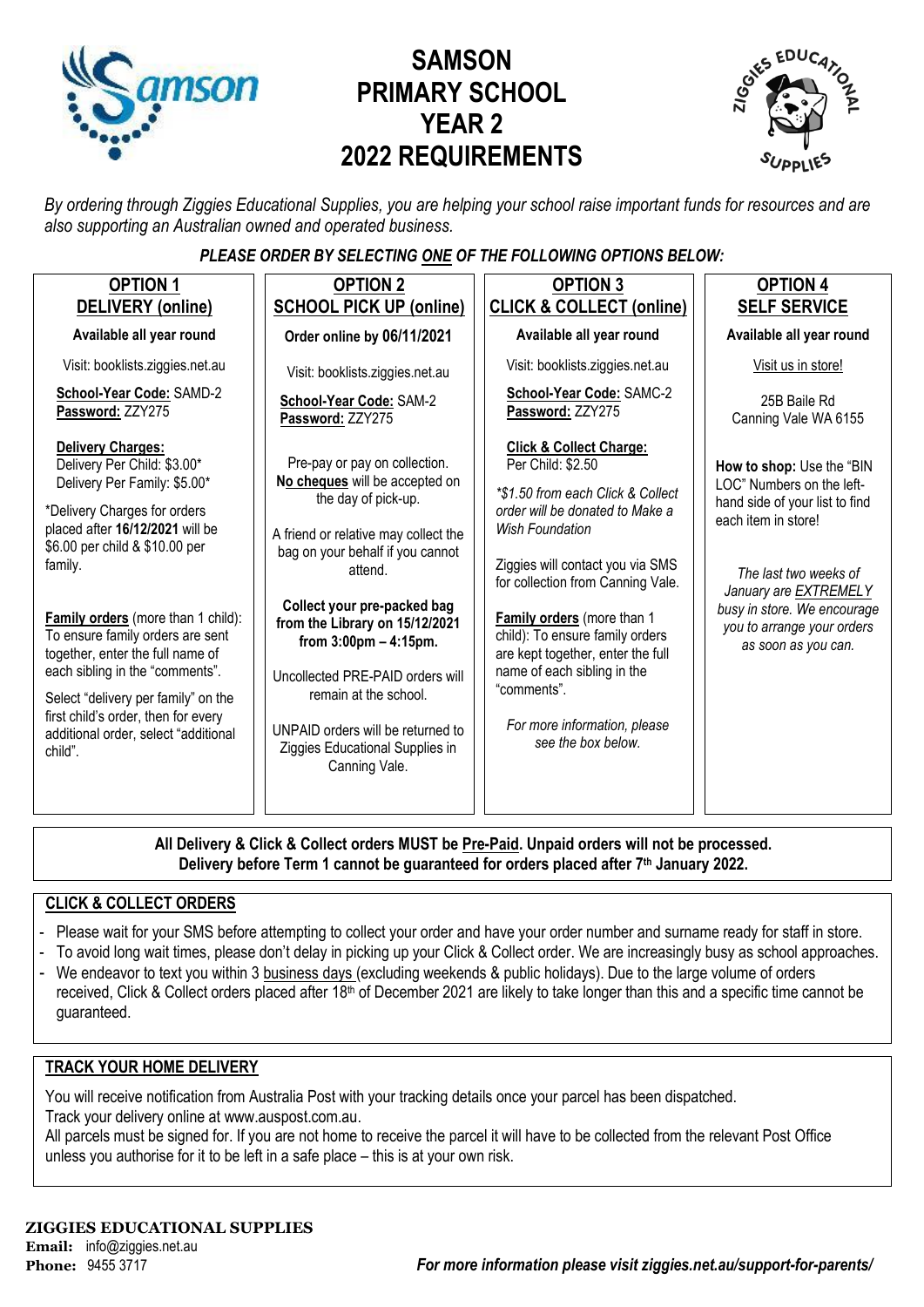

### **MISSING ITEMS**

Please ensure that you open your parcel and check your order as soon as you receive it. If you have any items missing from your pack that are not listed as being on back order, PLEASE NOTIFY US WITHIN 14 DAYS OF RECEIVING your order by emailing info@ziggies.net.au.

*Any claims made after this date will not be accepted.*

### **REFUNDS**

- Refunds will be granted for textbooks/workbooks on your Requirements List that are in **PERFECT** condition up to the **14th February 2022** or **14 days from date of purchase** (whichever is the latter). PERFECT condition = still wrapped in packaging, no name written on, no bent corners, no book covering.
- **NO REFUNDS WILL BE GIVEN FOR DIGITAL PRODUCTS.**
- Ziggies will gladly refund or exchange any items deemed faulty from the manufacturer.
- **NO REFUNDS WILL BE ISSUED FOR ITEMS MARKED WITH A #, THESE ITEMS ARE FIRM SALE.**

**Please note: A refund or exchange cannot be given if the receipt is not presented.**

| <b>Store Trading Hours:</b>                                                                                                                                                                       |                                                                                                                                                  | <b>Store locations:</b>                                                                                                                                |  |  |  |  |
|---------------------------------------------------------------------------------------------------------------------------------------------------------------------------------------------------|--------------------------------------------------------------------------------------------------------------------------------------------------|--------------------------------------------------------------------------------------------------------------------------------------------------------|--|--|--|--|
| Mon - Fri                                                                                                                                                                                         | $9:00am - 5:00pm$                                                                                                                                | 25B Baile Rd<br>❖<br>Canning Vale WA 6155                                                                                                              |  |  |  |  |
| Saturday                                                                                                                                                                                          | $9:00am - 1:00pm$                                                                                                                                |                                                                                                                                                        |  |  |  |  |
| <b>Extended hours:</b><br>Sat 8 <sup>th</sup> Jan<br>Sat 15 <sup>th</sup> Jan                                                                                                                     | $9:00$ am $-3:00$ pm<br>$9:00am - 3:00pm$                                                                                                        | <b>Parking:</b> Please be aware that there is limited parking in the<br>last two weeks of January. Please be respectful of<br>neighbouring businesses. |  |  |  |  |
| Sat 22 <sup>nd</sup> Jan<br>Thurs 27 <sup>th</sup> Jan<br>Fri 28 <sup>th</sup> Jan<br>Sat 29 <sup>th</sup> Jan<br>Sun 30 <sup>th</sup> Jan<br>Mon 31 <sup>st</sup> Jan<br>Sat 5 <sup>th</sup> Feb | $9:00am - 5:00pm$<br>$8:00am - 6:00pm$<br>$8:00am - 6:00pm$<br>$9:00am - 5:00pm$<br>$11:00am - 4:00pm$<br>$8:00am - 6:00pm$<br>$9:00am - 3:00pm$ | To avoid parking issues, we strongly encourage you to visit<br>our store earlier or select the delivery option.                                        |  |  |  |  |
| * Christmas Eve (24th Dec) 9:00am-3:00pm<br>* Closed all public holidays (i.e. Christmas Day,<br>Boxing Day, New Year's Day, Australia Day etc.)                                                  |                                                                                                                                                  |                                                                                                                                                        |  |  |  |  |

#### **Covid-19**

Due to the current situation with Covid-19, we will be monitoring and restricting (if necessary) the number of customers in store for the safety of our customers and staff. If you are visiting our stores in the last 2 weeks of January, please be aware that you may need to wait in line to enter our stores for self-service, so please limit the number of family members you bring with you. We highly recommend that you visit before this time. All customers will be required to sign in using the Safe WA App or the manual register.

#### **Plastic Bags**

We encourage you to bring re-usable bags into store if doing self-service. Re-usable plastic and fabric bags will be available to purchase if required.

#### **Parents to Supply**

1x Library Bag 1x Homework Satchel (Available from the P&C Uniform Shop) 1x Art Shirt 2x Boxes of Tissues (200's)